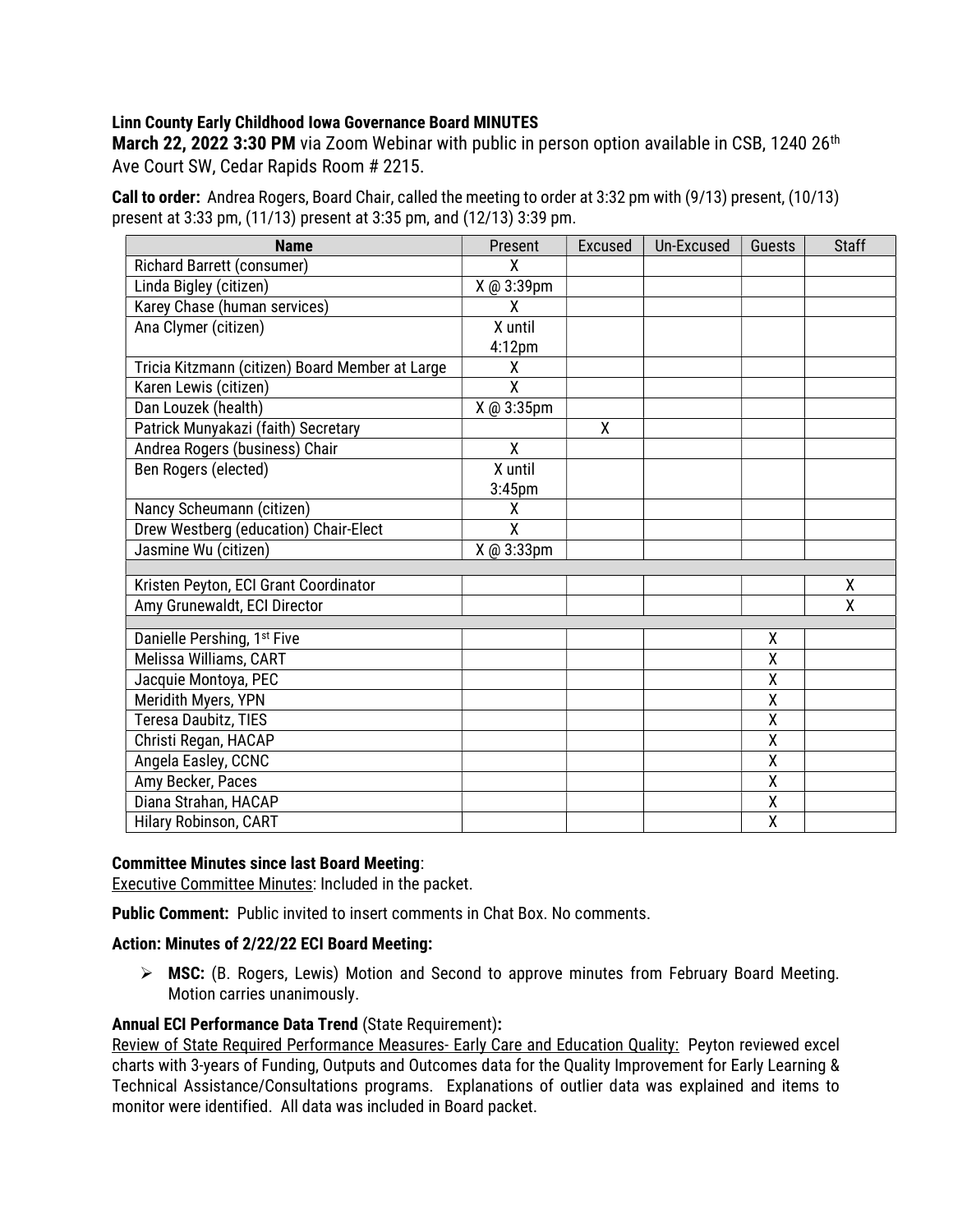# Board Operations:

- a. **Action:** Submit FY 21 AUP of Linn County ECI in County Audit: The FY 21 CAFR & Compliance Report were included in the packet. Grunewaldt noted that there were no concerns and the County received an unmodified audit opinion. Specific to ECI there were no instances of non-compliance noted.
	- ▶ MSC: (Westberg, Barrett) Motion and Second to authorize submittal of the Agreed Upon Procedure to the State ECI office. Motion carries unanimously.

State ECI FY 21 Annual Report: Grunewaldt reviewed some highlights of the report. The full report can be found at the following link: https://earlychildhood.iowa.gov/document/eci-2021-annual-report .

Board Member / Partner Satisfaction Survey: Summary of the results of the Board Member & Partner Satisfaction Surveys included in the packet.

- Members reviewed the results of the annual survey sent to Linn County ECI Board Members. The overall score declined slightly compared to the 2021 score. The lowest scoring item was in regards to feeling that Board members are representative of the Linn County community they serve. The highest scoring items were in regards to feeling the Board selects projects that positively impact early childhood needs in the community and Board finances.
- $\bullet$  Members reviewed the results of the 4<sup>th</sup> annual survey sent to ECI funded programs. The over score declined slightly compared to the 2021 score. The lowest scoring item was in regards to feeling that Board members are representative of the Linn County community they serve. The highest scoring questions were in regards to feeling that ECI staff respond to questions or requests for information in a timely manner and feeling they know who to contact if they have questions about ECI documents, processes and deadlines.

### Community & Program Engagement:

2<sup>nd</sup> Quarter Program Data Snapshot: Mid-year data was included in the Board packet for review. Peyton reviewed highlights of the Mid-year data.

Staff Monthly Update on Engagement Efforts: A summary of ECI monthly engagement efforts was included in the Board packet.

### Board Fiscal:

FY 22 ECI Programs and Admin Budget Utilization Summary: ECI staff are diligently monitoring programs' budget utilization to ensure the legislative 20% carry forward cap is not exceeded. ECI staff is collaborating with the Linn County Finance Department to create new budget monitoring forms. Programs completed a mid-year budget utilization survey. The summary of the responses are included in the packet. The Linn County Finance Department created a budget monitoring form that shows how much \$ a program has spent and how much \$ a program still needs to spend to fully utilize their budget. The intention is that this will help the Board and programs have a better understanding of budget utilization vs showing only the % of their budget utilized. School Ready funds are currently 45% underspent and Early Childhood funds are currently 43% underspent. ECI staff are not concerned about the carryforward % of School Ready or Early Childhood carryforward amount.

Open Agenda: Board Member, Richard Barrett, asked if the new tax reform bill signed into law will impact ECI allocation \$ amount. ECI staff have not heard if the new bill will impact the ECI allocation, but will alert the Board with any updates.